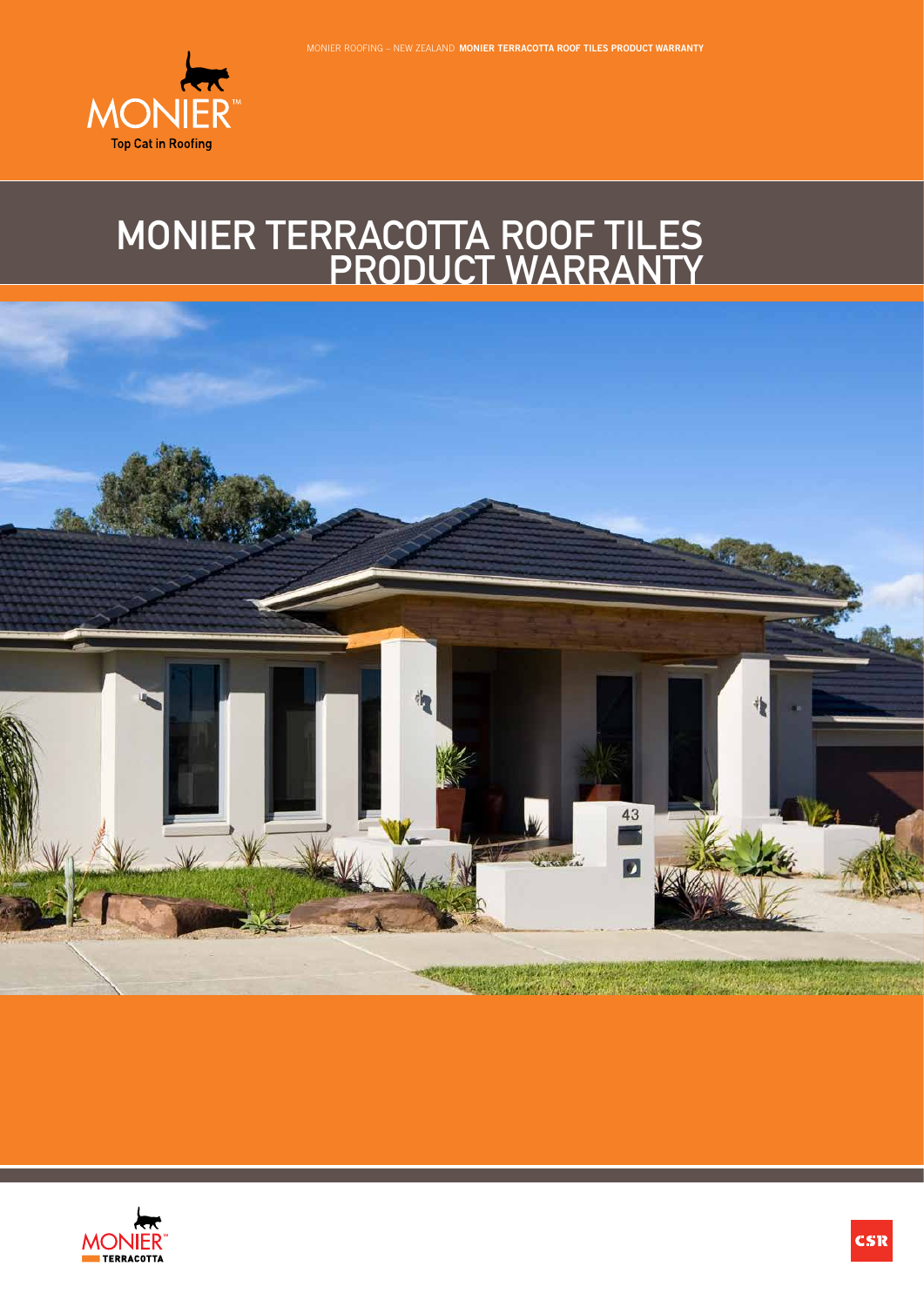

## MONIER TERRACOTTA ROOF TILES PRODUCT WARRANTY

- **1. Product Warranty: Monier Terracotta Roof Tiles** sold in New Zealand by (or on behalf of) CSR Building Products Limited trading as Monier Roofing ("Monier Roofing").
- **2. Monier Roofing warrants that:** Subject to the conditions and exclusions set out in this warranty document, and for the term of this warranty, the Monier Terracotta Roof Tiles will comply with New Zealand Standard 4206: 1992 / Australian Standard 2049:2002 in respect of:
	- (a) Permitted Distortion;
	- (b) Batten Lugs and Squareness;
	- (c) Transverse Breaking Load;
	- (d) Water Absorption;
	- (e) Permeability;
	- (f) Freeze / Thaw;
	- (g) Resistance to salt attack; and
	- (h) Determination of dynamic weather resistance.

## (**"Monier Warranty"**).

**3. Who is providing the warranty:** CSR Building Products (NZ) Limited trading as Monier Roofing. This warranty is authorised by:

The Manager Monier Roofing 7 The Furlong PO Box 188 Takanini Auckland 2245

Phone: 0800 666 437

- **4. Who the warranty is provided to:** This warranty is provided for the benefit of the builder/installer and also the end-user (such as the homeowner).
- **5. Address:** Where an address is provided this warranty is limited only to the supply of the Monier Terracotta Roof Tiles for use at that address.

Monier Roofing is not responsible for ensuring that the Monier Terracotta Roof Tiles are appropriate for the intended application.

- **6. Products and applications to which this warranty applies:** Monier Terracotta Roof Tiles purchased, handled and installed by a qualified Monier installer and maintained in accordance with the Monier Roofing literature including installation and maintenance guides current as at the time of purchase and installation ("Literature").
- **7. Term of warranty:** Monier Terracotta Roof Tiles 50 years from the date of purchase.

For the avoidance of doubt, if Monier Terracotta Roof Tiles have been repaired or replaced with Monier Terracotta Roof Tiles in accordance with the Monier Warranty (at the sole option of Monier Roofing as outlined in the Nature of Recompense section below), the repaired or replaced tiles are warranted for the remainder of the original 50 year warranty term. These rights are in addition to other rights and remedies of the consumer under a law in relation to the goods or services to which the warranty relates.

- **8. Conditions:** This Monier Warranty will only apply where:
	- (a) The purchaser must register their details at monier.co.nz/Warranties/ within 12 months from the date of purchase and must retain evidence of the date of purchase in order to make a claim against this warranty;
	- (b) Monier Roofing is notified within 12 weeks after the alleged defect is discovered (or after the alleged defect ought to have been discovered);
	- (c) In no circumstances can a claim be made after the expiry of Monier's Warranty period;
	- (d) The Monier Terracotta Roof Tiles are handled, installed and maintained in accordance with Monier Roofing's literature current as at the time of purchase;
	- (e) Monier Terracotta Roof Tiles were installed in compliance with Monier Roofing's literature current as at the time of purchase and in accordance with the New Zealand Building Code and any other relevant New Zealand laws, regulations and industry codes.
- **9. Exclusions:** For the avoidance of any doubt, this Monier Warranty does not apply and Monier Roofing is not liable for matters including but not limited to:
	- (a) Natural colour variation. Monier Terracotta Roof Tiles are fired at extremely high temperatures ensuring a no fade product, and accordingly, there will be natural colour variation between tiles, and this is not covered by this warranty;
	- (b) Minor surface marks and blemishes. These are not considered a product defect as they are inherent in the manufacturing process and may occur when transported from plant to site;
	- (c) Any tiles which are removed from their first place of installation and re-installed;
	- (d) Damage or deterioration to the Monier Terracotta Roof Tiles arising from external causes outside Monier Roofing's control including but not limited to, building structure movement, defects in the building design, pollution, exposure to conditions that would normally be deleterious to conventional terracotta products, mechanical damage hydrostatic pressure, electrical or electrolytic damage, incorrect cleaning including cleaning with unsuitable chemicals or pressure, application of incorrect coatings, falling objects, animals or insects, neglect, fire, explosion, radiation, collision, or other accident, acts of God, wars, riots, civil commotion, vandalism, or malicious damage, industrial action, adverse weather conditions (such as, for example, hail storms, sand storms) and the like;
	- (e) Any faults to the extent they are caused or contributed to by any materials and accessories supplied by third parties;
	- (f) Damage or deterioration to any part of the Monier Terracotta Roof Tiles caused by work carried out on the Monier Terracotta Roof Tiles after installation including, but not limited to, people (other than Monier Roofing qualified installers) walking over or working on the roof; and